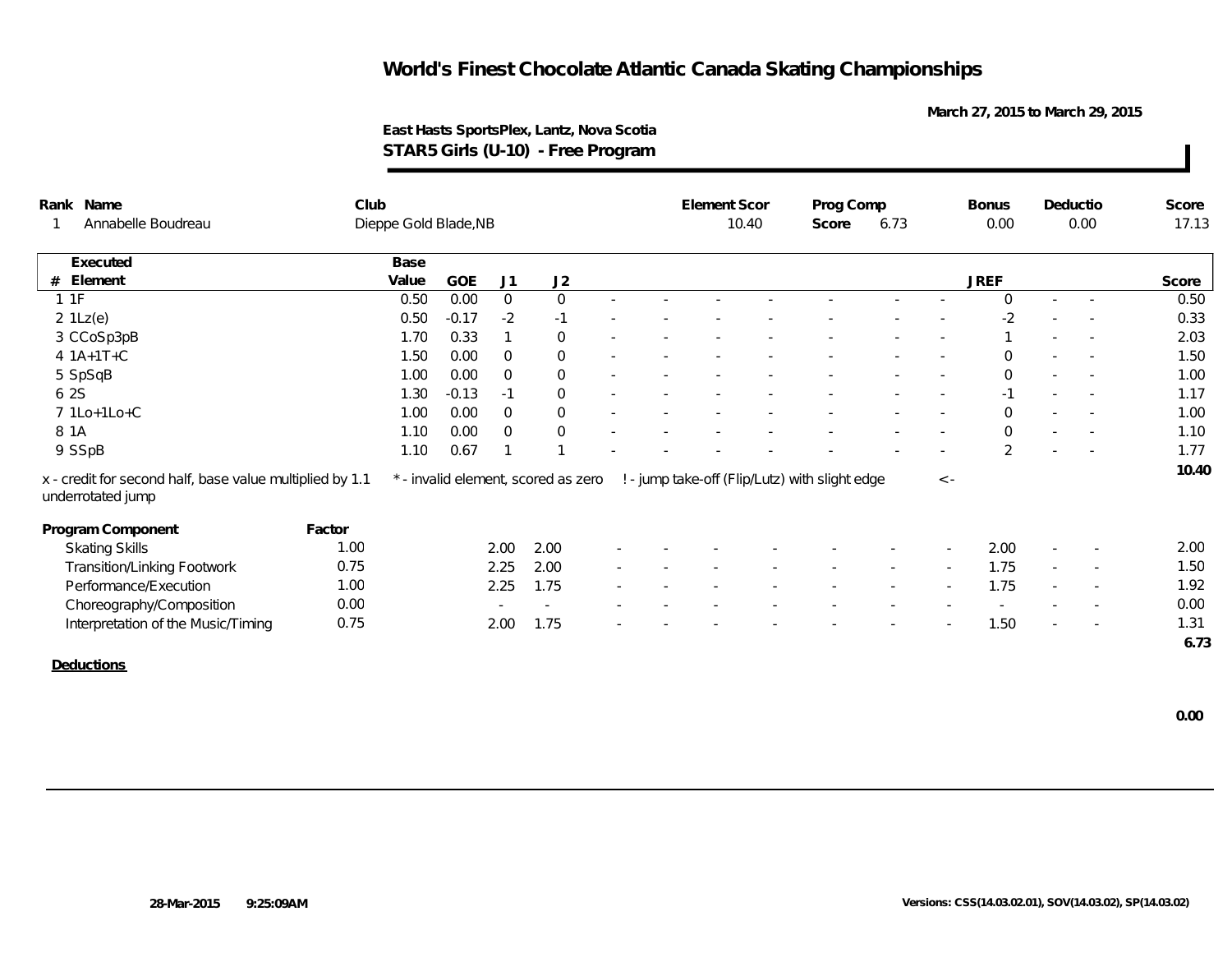**March 27, 2015 to March 29, 2015**

### **East Hasts SportsPlex, Lantz, Nova Scotia STAR5 Girls (U-10) - Free Program**

|   | Rank Name                                                                     | Club   |                       |            |                          |                                     |  | Element Scor |      | Prog Comp                                      |      |                          | <b>Bonus</b> | Deductio |                          | Score |
|---|-------------------------------------------------------------------------------|--------|-----------------------|------------|--------------------------|-------------------------------------|--|--------------|------|------------------------------------------------|------|--------------------------|--------------|----------|--------------------------|-------|
| 2 | <b>Brooke Pennington</b>                                                      |        | Mariposa East Ska, NS |            |                          |                                     |  |              | 8.87 | Score                                          | 7.33 |                          | 0.00         |          | 0.00                     | 16.20 |
|   | Executed                                                                      |        | Base                  |            |                          |                                     |  |              |      |                                                |      |                          |              |          |                          |       |
|   | # Element                                                                     |        | Value                 | <b>GOE</b> | J1                       | J2                                  |  |              |      |                                                |      |                          | <b>JREF</b>  |          |                          | Score |
|   | 11Lz                                                                          |        | 0.60                  | 0.00       | $\Omega$                 | $\Omega$                            |  |              |      |                                                |      |                          | $\Omega$     | $\sim$   |                          | 0.60  |
|   | $2 1F+1Lo+C$                                                                  |        | 1.00                  | 0.00       | $\Omega$                 | $\mathbf 0$                         |  |              |      |                                                |      |                          | $\Omega$     |          |                          | 1.00  |
|   | $3 1A+1T+C$                                                                   |        | 1.50                  | 0.00       | $\Omega$                 | $\overline{0}$                      |  |              |      |                                                |      | $\overline{a}$           | $\Omega$     | $\sim$   |                          | 1.50  |
|   | 4 CCoSp2pB                                                                    |        | 1.20                  | 0.00       | $\Omega$                 | $\mathbf 0$                         |  |              |      |                                                |      |                          | $\Omega$     | $\sim$   |                          | 1.20  |
|   | 5 1 S                                                                         |        | 0.40                  | 0.00       | $\Omega$                 | $\overline{0}$                      |  |              |      |                                                |      |                          | $\Omega$     |          |                          | 0.40  |
|   | 6 SpSqB                                                                       |        | 1.00                  | $-0.07$    | $\Omega$                 | $\overline{0}$                      |  |              |      |                                                |      |                          | $-1$         |          |                          | 0.93  |
|   | 7 1Lo                                                                         |        | 0.50                  | 0.00       | $\Omega$                 | $\Omega$                            |  |              |      |                                                |      |                          | $\Omega$     |          |                          | 0.50  |
|   | 8 1 A                                                                         |        | 1.10                  | $-0.13$    | $-1$                     | $\overline{0}$                      |  |              |      |                                                |      |                          | $-1$         |          |                          | 0.97  |
|   | 9 SSpB                                                                        |        | 1.10                  | 0.67       |                          |                                     |  |              |      |                                                |      | $\overline{\phantom{a}}$ | 2            | $\sim$   | $\sim$                   | 1.77  |
|   | x - credit for second half, base value multiplied by 1.1<br>underrotated jump |        |                       |            |                          | * - invalid element, scored as zero |  |              |      | ! - jump take-off (Flip/Lutz) with slight edge |      | $\langle$ -              |              |          |                          | 8.87  |
|   | Program Component                                                             | Factor |                       |            |                          |                                     |  |              |      |                                                |      |                          |              |          |                          |       |
|   | <b>Skating Skills</b>                                                         | 1.00   |                       |            | 2.75                     | 2.25                                |  |              |      |                                                |      |                          | 2.00         |          |                          | 2.33  |
|   | <b>Transition/Linking Footwork</b>                                            | 0.75   |                       |            | 2.50                     | 2.25                                |  |              |      |                                                |      |                          | 1.75         | $\sim$   | $\overline{\phantom{a}}$ | 1.63  |
|   | Performance/Execution                                                         | 1.00   |                       |            | 2.25                     | 2.00                                |  |              |      |                                                |      |                          | 1.75         |          | $\sim$                   | 2.00  |
|   | Choreography/Composition                                                      | 0.00   |                       |            | $\overline{\phantom{a}}$ | $\overline{\phantom{a}}$            |  |              |      |                                                |      |                          |              |          | $\sim$                   | 0.00  |
|   | Interpretation of the Music/Timing                                            | 0.75   |                       |            | 2.25                     | 1.75                                |  |              |      |                                                |      |                          | 1.50         |          | $\overline{\phantom{a}}$ | 1.37  |
|   |                                                                               |        |                       |            |                          |                                     |  |              |      |                                                |      |                          |              |          |                          | 7.33  |

**Deductions**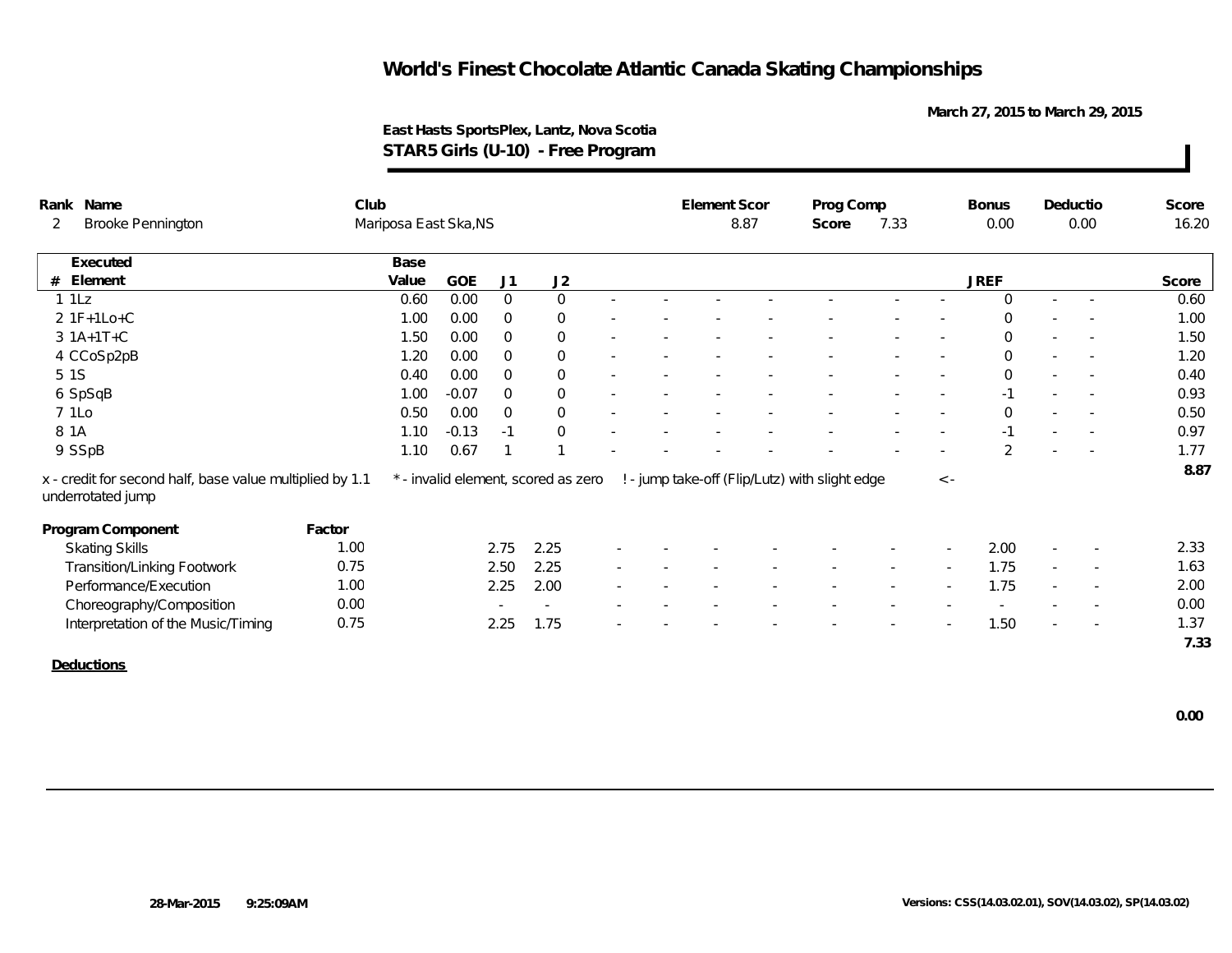**March 27, 2015 to March 29, 2015**

### **East Hasts SportsPlex, Lantz, Nova Scotia STAR5 Girls (U-10) - Free Program**

| Rank                                                                          | Name                               | Club   |                   |         |                |                                     |  | Element Scor |      | Prog Comp                                      |      |             | <b>Bonus</b> |                          | Deductio                 | Score |
|-------------------------------------------------------------------------------|------------------------------------|--------|-------------------|---------|----------------|-------------------------------------|--|--------------|------|------------------------------------------------|------|-------------|--------------|--------------------------|--------------------------|-------|
| 3                                                                             | Rachelle Cormier                   |        | CPA Shippagan, NB |         |                |                                     |  |              | 7.20 | Score                                          | 5.61 |             | 0.00         |                          | 0.00                     | 12.81 |
|                                                                               | Executed                           |        | Base              |         |                |                                     |  |              |      |                                                |      |             |              |                          |                          |       |
| #                                                                             | Element                            |        | Value             | GOE     | J1             | J2                                  |  |              |      |                                                |      |             | <b>JREF</b>  |                          |                          | Score |
|                                                                               | $1 1A+1T+C$                        |        | 1.50              | $-0.20$ | $-1$           | $-1$                                |  |              |      |                                                |      |             | $-1$         | $\sim$                   |                          | 1.30  |
| 2 1A                                                                          |                                    |        | 1.10              | $-0.07$ | $\overline{0}$ | $\overline{0}$                      |  |              |      |                                                |      |             | $-1$         |                          |                          | 1.03  |
|                                                                               | $3 1Lz+1Lo+C$                      |        | 1.10              | 0.00    | $\overline{0}$ | $\overline{0}$                      |  |              |      |                                                |      |             | $\mathbf 0$  |                          |                          | 1.10  |
| 4 1F                                                                          |                                    |        | 0.50              | 0.00    | $\overline{0}$ | $\overline{0}$                      |  |              |      |                                                |      |             | $\Omega$     | $\overline{\phantom{a}}$ |                          | 0.50  |
|                                                                               | 5 CCoSp2pB                         |        | 1.20              | $-0.10$ | $\Omega$       | $\overline{0}$                      |  |              |      |                                                |      |             | $-1$         |                          |                          | 1.10  |
|                                                                               | 6 SpSqB                            |        | 1.00              | 0.00    | $\Omega$       | $\overline{0}$                      |  |              |      |                                                |      |             | $\Omega$     | $\sim$                   |                          | 1.00  |
| 71Lz                                                                          |                                    |        | 0.60              | 0.07    | $\Omega$       | $\overline{0}$                      |  |              |      |                                                |      |             |              | $\overline{\phantom{a}}$ |                          | 0.67  |
|                                                                               | 8 1Lo                              |        | 0.50              | 0.00    | $\overline{0}$ | $\overline{0}$                      |  |              |      |                                                |      |             | $\mathbf 0$  |                          | $\overline{\phantom{a}}$ | 0.50  |
|                                                                               | 9 CSp                              |        | 0.00              |         |                |                                     |  |              |      |                                                |      |             |              |                          |                          | 0.00  |
| x - credit for second half, base value multiplied by 1.1<br>underrotated jump |                                    |        |                   |         |                | * - invalid element, scored as zero |  |              |      | ! - jump take-off (Flip/Lutz) with slight edge |      | $\langle$ - |              |                          |                          | 7.20  |
|                                                                               | Program Component                  | Factor |                   |         |                |                                     |  |              |      |                                                |      |             |              |                          |                          |       |
|                                                                               | <b>Skating Skills</b>              | 1.00   |                   |         | 1.75           | 2.00                                |  |              |      |                                                |      |             | 2.00         |                          |                          | 1.92  |
|                                                                               | <b>Transition/Linking Footwork</b> | 0.75   |                   |         | 1.50           | 1.75                                |  |              |      |                                                |      |             | 1.50         |                          | $\overline{\phantom{a}}$ | 1.19  |
|                                                                               | Performance/Execution              | 1.00   |                   |         | 1.25           | 1.75                                |  |              |      |                                                |      |             | 1.50         |                          | $\overline{\phantom{a}}$ | 1.50  |
|                                                                               | Choreography/Composition           | 0.00   |                   |         | $\sim$         | $\sim$                              |  |              |      |                                                |      |             |              |                          | $\overline{\phantom{a}}$ | 0.00  |
|                                                                               | Interpretation of the Music/Timing | 0.75   |                   |         | 1.25           | 1.50                                |  |              |      |                                                |      |             | 1.25         |                          | $\overline{\phantom{a}}$ | 1.00  |
|                                                                               |                                    |        |                   |         |                |                                     |  |              |      |                                                |      |             |              |                          |                          | 5.61  |
|                                                                               | Deductions                         |        |                   |         |                |                                     |  |              |      |                                                |      |             |              |                          |                          |       |

 **0.00**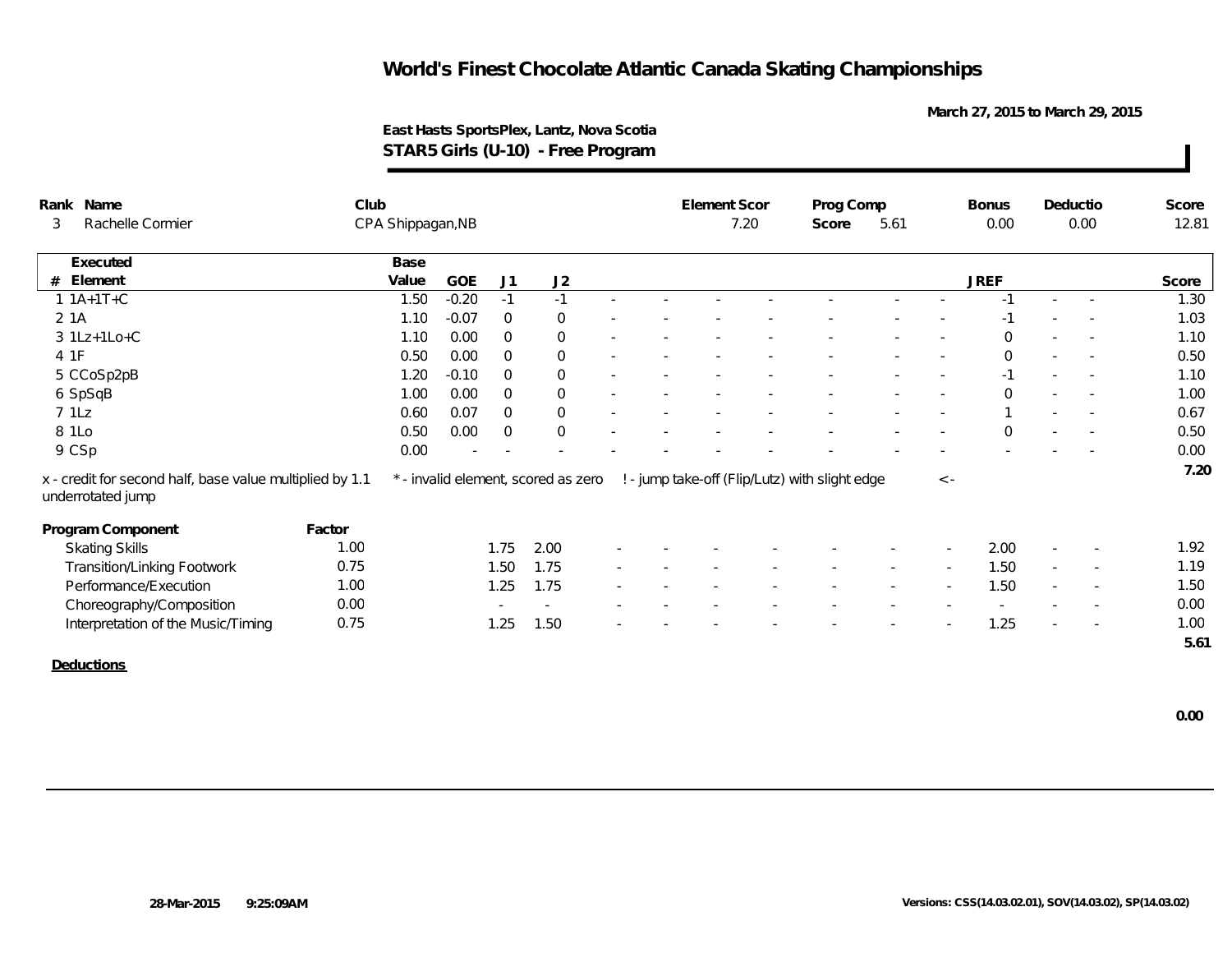**March 27, 2015 to March 29, 2015**

### **East Hasts SportsPlex, Lantz, Nova Scotia STAR5 Girls (U-10) - Free Program**

| Rank Name                                                                     | Club              |         |                          |                                     |  | Element Scor |      | Prog Comp                                      |      |             | <b>Bonus</b> |        | Deductio                 | Score |
|-------------------------------------------------------------------------------|-------------------|---------|--------------------------|-------------------------------------|--|--------------|------|------------------------------------------------|------|-------------|--------------|--------|--------------------------|-------|
| Carolane Beaudin<br>4                                                         | CPA Shippagan, NB |         |                          |                                     |  |              | 6.10 | Score                                          | 6.17 |             | 0.00         |        | 0.00                     | 12.27 |
| Executed                                                                      | Base              |         |                          |                                     |  |              |      |                                                |      |             |              |        |                          |       |
| Element<br>#                                                                  | Value             | GOE     | J1                       | J2                                  |  |              |      |                                                |      |             | <b>JREF</b>  |        |                          | Score |
| $1$ 1F+1Lo+C                                                                  | 1.00              | 0.00    | $\overline{0}$           | $\Omega$                            |  |              |      |                                                |      |             | $\Omega$     | $\sim$ | $\sim$                   | 1.00  |
| 2 1W                                                                          | 0.30              | 0.00    | $\Omega$                 | $\overline{0}$                      |  |              |      |                                                |      |             | $\Omega$     |        |                          | 0.30  |
| $3 \text{ 1Lz}(e)+1 \text{Lo}+C$                                              | 1.00              | $-0.17$ | $-2$                     | $-1$                                |  |              |      |                                                |      |             | $-2$         | $\sim$ | $\overline{\phantom{a}}$ | 0.83  |
| 4 CoSp                                                                        | 0.00              |         | $\overline{\phantom{a}}$ |                                     |  |              |      |                                                |      |             |              |        |                          | 0.00  |
| 5 SpSqB                                                                       | 1.00              | 0.07    |                          | $\Omega$                            |  |              |      |                                                |      | $\sim$      | $\Omega$     | $\sim$ | $\overline{\phantom{a}}$ | 1.07  |
| 6 1Lz                                                                         | 0.60              | $-0.03$ | $-1$                     | $\Omega$                            |  |              |      |                                                |      |             | $\Omega$     |        |                          | 0.57  |
| 7 1S                                                                          | 0.40              | 0.00    | $\Omega$                 | $\Omega$                            |  |              |      |                                                |      |             | $\Omega$     |        |                          | 0.40  |
| 8 1F                                                                          | 0.50              | 0.00    | $\Omega$                 | $\overline{0}$                      |  |              |      |                                                |      | $\sim$      | $\Omega$     |        |                          | 0.50  |
| 9 SSpB                                                                        | 1.10              | 0.33    | $\mathbf{1}$             | $\Omega$                            |  |              |      |                                                |      |             |              |        |                          | 1.43  |
| x - credit for second half, base value multiplied by 1.1<br>underrotated jump |                   |         |                          | * - invalid element, scored as zero |  |              |      | ! - jump take-off (Flip/Lutz) with slight edge |      | $\langle$ - |              |        |                          | 6.10  |
| Program Component                                                             | Factor            |         |                          |                                     |  |              |      |                                                |      |             |              |        |                          |       |
| <b>Skating Skills</b>                                                         | 1.00              |         | 2.00                     | 2.00                                |  |              |      |                                                |      |             | 1.75         |        |                          | 1.92  |
| <b>Transition/Linking Footwork</b>                                            | 0.75              |         | 1.75                     | 2.00                                |  |              |      |                                                |      |             | 1.50         | $\sim$ | $\overline{\phantom{a}}$ | 1.31  |
| Performance/Execution                                                         | 1.00              |         | 1.50                     | 2.00                                |  |              |      |                                                |      |             | 1.75         |        | $\sim$                   | 1.75  |
| Choreography/Composition                                                      | 0.00              |         |                          |                                     |  |              |      |                                                |      |             |              |        |                          | 0.00  |
| Interpretation of the Music/Timing                                            | 0.75              |         | 1.50                     | 1.75                                |  |              |      |                                                |      |             | 1.50         |        | $\overline{\phantom{a}}$ | 1.19  |
|                                                                               |                   |         |                          |                                     |  |              |      |                                                |      |             |              |        |                          | 6.17  |

**Deductions**